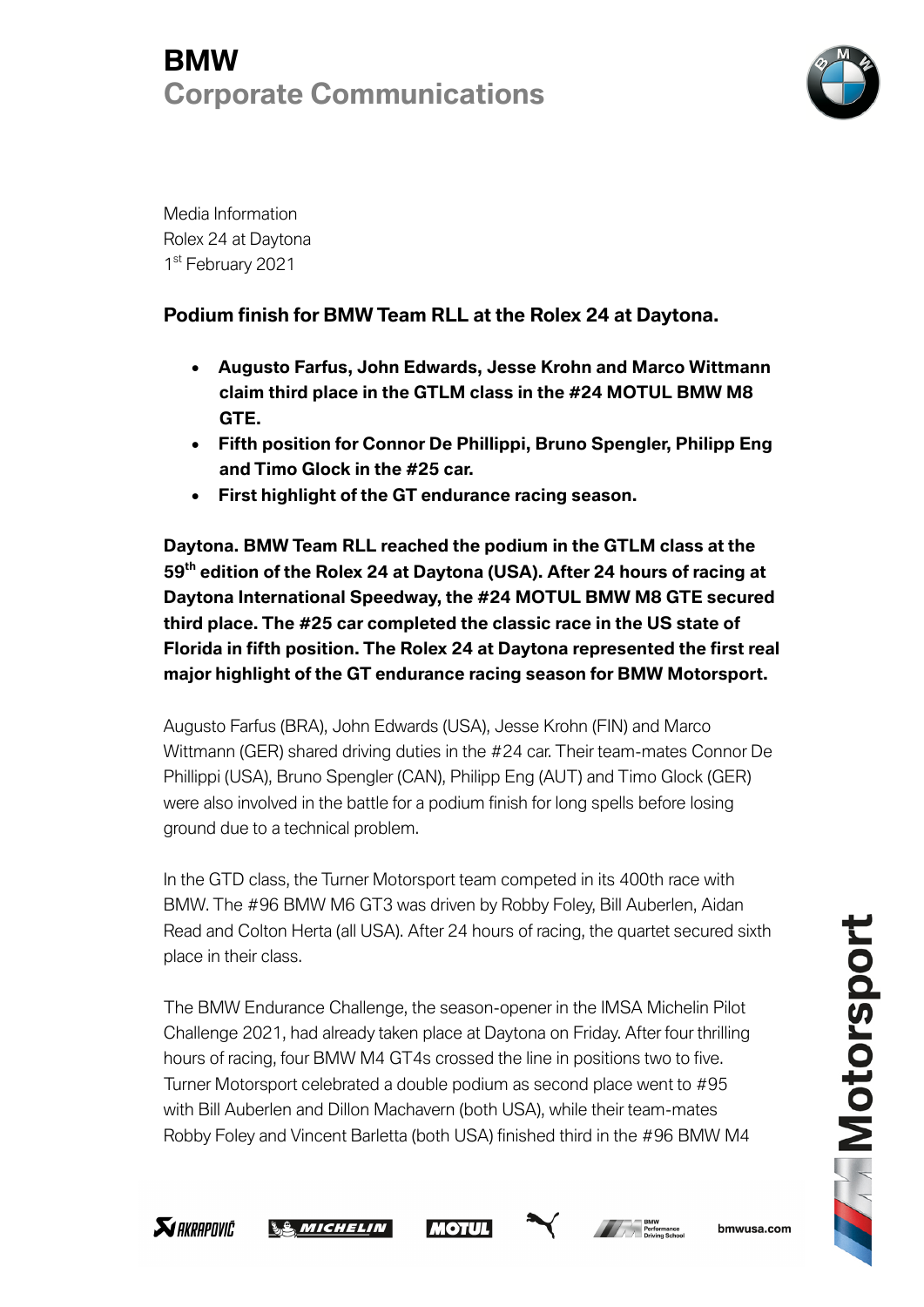

GT4. They were followed in fourth and fifth positions by the #82 car of BimmerWorld Racing and car #43 from Stephen Cameron Racing.

The next race event for BMW Team RLL, the 12 Hours of Sebring (USA), is scheduled from  $17<sup>th</sup>$  to 20<sup>th</sup> March.

### **Quotes after the Rolex 24 at Daytona:**

**Bobby Rahal (Team Principal BMW Team RLL):** "It was a tough race; obviously the Corvettes were hooked up and we did the best we could. I wanted better for our guys who had worked so hard. They did a great job but we still have a podium which is not bad in a 24-hour race. With the #25 car we unfortunately had a bit of an issue that cost its chances later on. But still, the drivers did a super job, stayed out of trouble. We have the satisfaction that we did what we could and are now looking forward to Sebring and doing it there."

**Augusto Farfus (BMW Team RLL, #24 MOTUL BMW M8 GTE, 3rd place GTLM class):** "We all tried our very best so I think we can go home with smiles on our faces. We played it well, but unfortunately this time it just was not enough for the win. For me, it is always an honour to come over to this race; it always welcomes me with arms wide open so I can't wait to come back again! Thanks to everyone for all the efforts."

**John Edwards (BMW Team RLL, #24 MOTUL BMW M8 GTE, 3rd place GTLM class):** "We really gave it everything today. Unfortunately it just wasn't enough for the win. I'm really proud of the team, proud to be a part of the team. My co-drivers did a great job and we called the strategy well. Unfortunately, it was not just enough right at the end. Congratulations to Corvette; a welldeserved victory for those guys."

**Jesse Krohn (BMW Team RLL, #24 MOTUL BMW M8 GTE, 3rd place GTLM class):** "It was a tough race. We won last year. This year we made the most of what we had but it was not enough. Corvette did an awesome job but that also goes for us - there were no mistakes from the team. And overall, it's nice to be back on the Daytona podium."









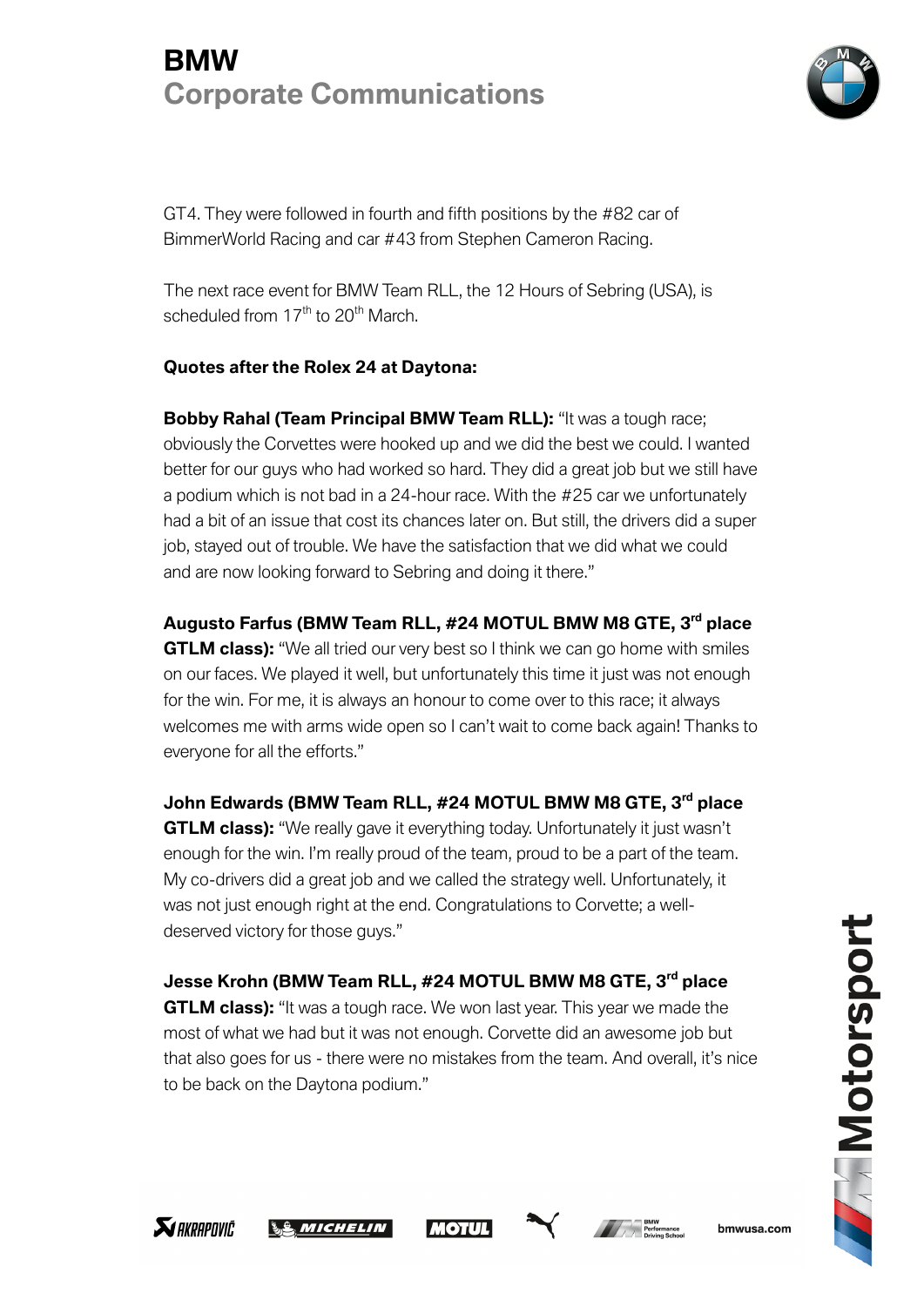

#### **Marco Wittmann (BMW Team RLL, #24 MOTUL BMW M8 GTE, 3rd**

**place GTLM class):** "Overall, a podium finish is a successful result. Of course I was hoping for the win and to go home with a watch, but in the end, we have to admit that the Corvettes had better pace this weekend; they were slightly stronger and were leading nearly the entire race. I think we still can be proud to finish in P3 on the podium. It is the first time for me to stand on the podium in America so that was a great experience."

**Connor De Phillippi (BMW Team RLL, #25 MOTUL BMW M8 GTE, 5th place GTLM class):** "The guys did a great job, they had a flawless race; every pit stop was perfect, the car set-up was great, the strategy was great. We were just unlucky with the issue in the end which took us out of contention, but our luck will turn around at some point. We just have to keep our eye on the prize and go for the win at Sebring."

**Bruno Spengler (BMW Team RLL, #25 MOTUL BMW M8 GTE, 5th place GTLM class):** "For sure, I am a bit disappointed about the final result because we had a chance for the podium today. To fight for the win would have been difficult as we saw that our other car, which had a very good pace, was not quite able to go the pace of the Corvettes. So congrats to them; with a one-two, they did a really good job. It was a shame for us that we had that issue in the last hours of the race. A massive thanks to the team and the mechanics; they were fighting so hard through the night and the day, and made everything work perfectly. It's awesome to work with a team like that. Now we are going to focus very strongly on Sebring. We are going to do everything to bounce back there. Regarding the incident at the start when it was going green, I went on throttle as we do at every start here in IMSA, and the car in front of me did not quite go at the same time as me, so unfortunately I nicked the rear corner of his car. I tried to avoid him but it was just enough to spin him around. That was a bit of an unfortunate situation but definitely not intentional. Unfortunately, on their car there was quite a lot of damage but these things can happen."

**Philipp Eng (BMW Team RLL, #25 MOTUL BMW M8 GTE, 5th place GTLM class):** "I once again enjoyed it a lot to be here with BMW Team RLL and BMW North America. We had a great race car with great balance. Unfortunately, we had a technical issue. Otherwise I think we could have had a very good shot at the podium. Congrats to our colleagues in the #24 for their podium finish."









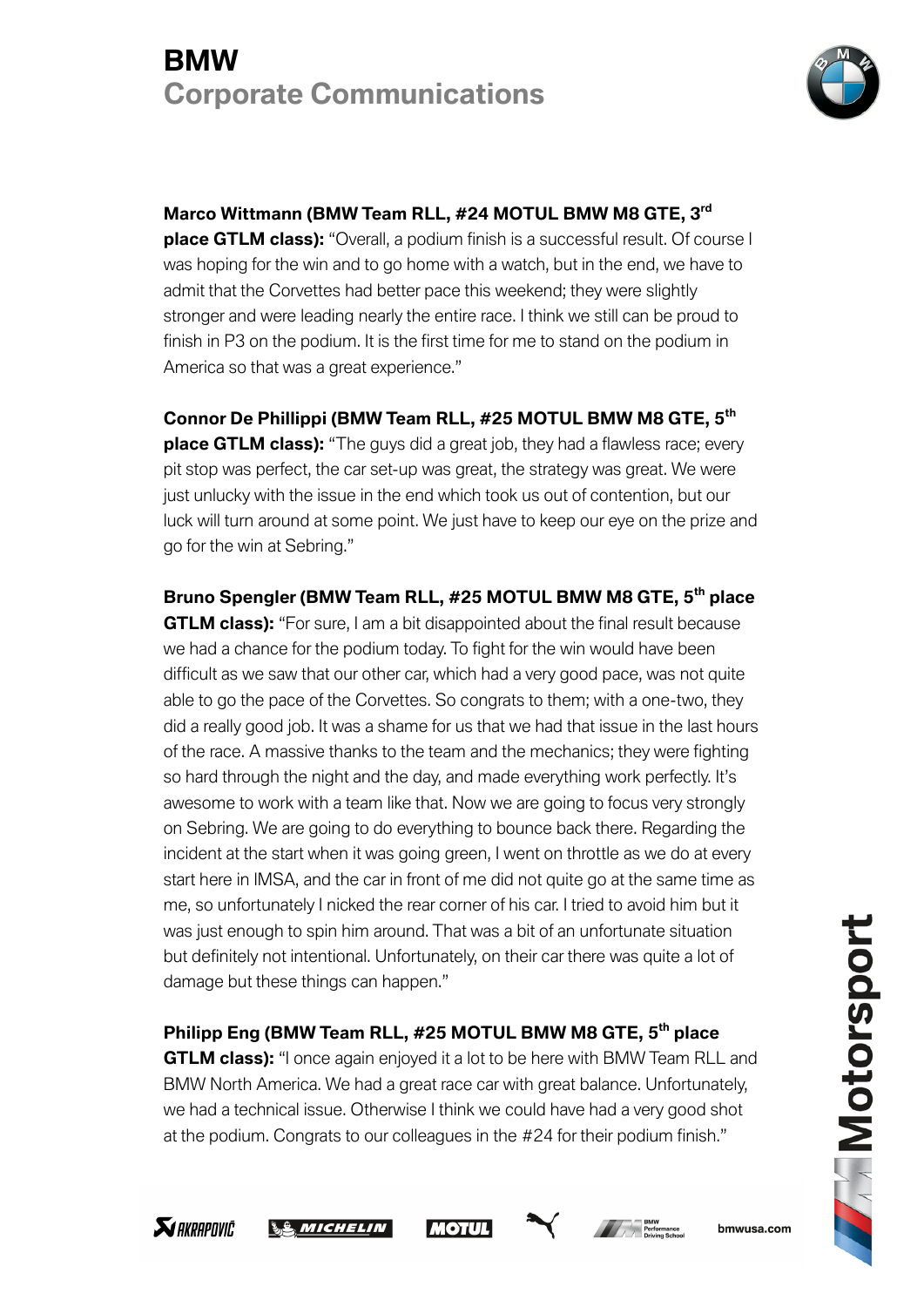

#### **Timo Glock (BMW Team RLL, #25 MOTUL BMW M8 GTE, 5th place**

**GTLM class):** "It was hard that we fell back with, I think, eight hours to go when we suffered an issue that affected the engine performance. Until then, we were running really well in the top-three. Connor was even in the lead at some point and he really did a great job to get us in front of the Corvettes, but this is how 24-hour racing is. The team did a very good job, trying everything, also with the #24 car, to challenge the Corvettes. They were slightly ahead of us but in the end we have to take it like it is. Overall it was a great experience. I enjoyed my first appearance here at Daytona. The team did a fantastic job, the mechanics worked really hard over the run up to get both cars into a good shape, as did the engineers. It was great fun."

#### **Media Contact.**

Daniela Tadday Media Relations Manager BMW Motorsport Phone: +49 (0)151 – 601 24 545 E-mail: daniela.tadday@bmw.de

Matthias Schepke Spokesperson BMW Group Motorsport Phone: +49 (0)151 – 601 90 450 E-mail: matthias.schepke@bmw.de

Benjamin Titz Head of BMW Group Design, Innovations & Motorsports Communications Phone: +49 (0)179 – 743 80 88 E-mail: benjamin.titz@bmw.de

**Media Website.** http://www.press.bmwgroup.com/global

**SI AKRAPOVIC** 

**BMW Motorsport on the web.** Website: www.bmw-motorsport.com Facebook: www.facebook.com/bmwmotorsport Instagram: www.instagram.com/bmwmotorsport